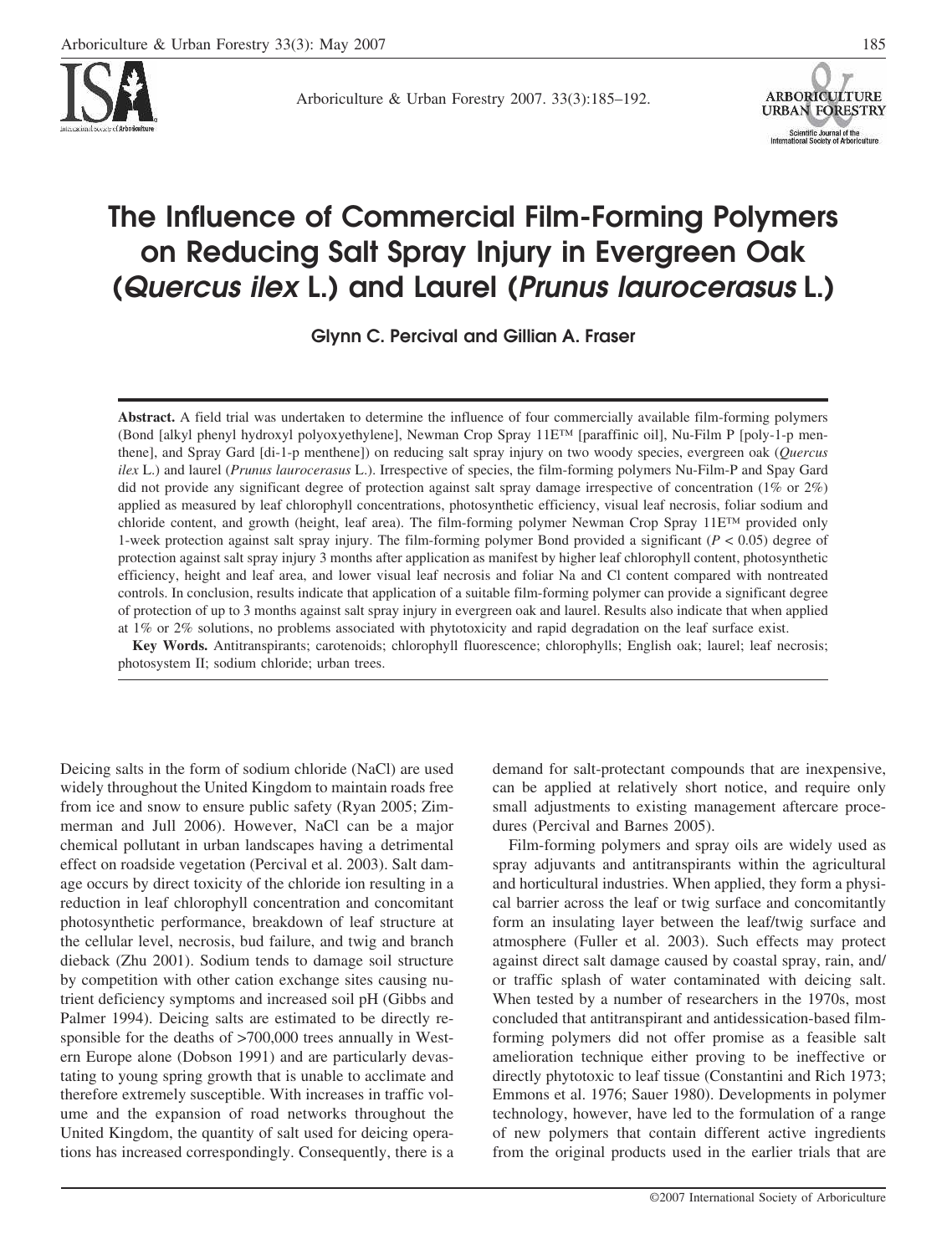more stable and nontoxic to leaf tissue. Several studies have found these film-forming polymers to be effective in reducing salt and freezing damage to crop plants of economic significance (Fuller et al. 2003). Whether applications of these newly developed polymers can improve the salt tolerance of urban trees remains untested.

# **MATERIALS AND METHODS**

# **Plant Material and Experimental Design**

The experiment used 3-year-old, bare-rooted stock of evergreen oak (*Quercus ilex* L.) laurel (*Prunus laurocerasus* L.). Trees were planted directly into the ground by hand in early November 2002 and left to establish throughout the 2003 growing season (April through September). The trial site was located at the University of Reading Shinfield Experimental Site, Berkshire. Planting distances were  $1 \times 1$  m (3.3  $\times$  3.3 ft). Supplementary irrigation was applied during the 2003 growing season and trees were fertilized in early May 2003 by a broadcast application of granular N:P:K (29:7:9) fertilizer (Bartlett BOOST; The Doggett Corporation, Lebanon, NJ) applied at 40  $\text{g/m}^2$  (1.4 oz/11 ft<sup>2</sup>). The soil was a sandy loam containing 4% to 6% organic matter, pH of 6.2; available P, K, Mg, Na, and Ca were 52.0, 659.1, 175.2, 49.4, and 2188 mg/L (0.0001, 0.005, 0.002, 0.0001, 0.02 oz/gal), respectively, at the time treatments began (November 2003). Weeds were controlled chemically using glyphosate (Roundup; Green-Tech, Sweethills Park, Nun Monkton, York, U.K.) from the day of planting, November 2002, to the cessation of the experiment, March 2004. One week before the trial trees were inspected and only those rated with a leaf visual index of zero (no leaf necrosis or foliar discoloration observed) were used in the trial. The experimental design was a randomized complete block with five single tree replications per treatment. To keep the physiological age of the leaves comparable throughout the experiment, measurements of chlorophyll fluorescence and chlorophyll content (SPAD) were made only on fully expanded leaves present at the commencement of the trial. Before film-forming polymer sprays, polythene screens 1 m (3.3 ft) high were erected around each tree to prevent dispersal of sprays and possible cross-contact with other trees and the base of the tree was covered with a  $0.5 \text{ m} \times 0.5 \text{ m}$  (1.65  $\times$  1.65 ft) polythene mulch to prevent percolation into the soil.

## **Film-Forming Polymers**

Foliar sprays of the film-forming polymers Bond (active ingredient [a.i.] alkyl phenyl hydroxyl polyoxyehtylene), Newman Crop Spray 11E™ (a.i. paraffinic oil), Nu-Film P (a.i. poly-1-p menthene), and Spray Gard (a.i. di-1-p menthene) were applied until runoff using a hand sprayer at a concentration of 10 $(0.3)$  and 20 mL $(0.6 \text{ fl oz})$  per liter  $(0.26 \text{ gal})$  of water. All film-forming polymers were obtained from United Agri Products Ltd., Alconbury Weston, Huntingdon, U.K.

Trees were sprayed on 1 November 2003 and 15 trees per polymer treatment were used.

## **Salt Treatments**

To assess the longevity and durability of each polymer on the leaf surface at week 1 (7 November 2003), month 1 (7 December 2003), and month 3 (7 February 2004) after polymer application, trees were foliar-sprayed with a 60 g  $(2.1 \text{ oz})$ sodium chloride per liter (0.26 gal) distilled water solution (6% NaCl solution) until runoff. Five different trees were sprayed with salt at each time interval.

## **Chlorophyll Fluorescence**

Fluorescence values were obtained by placing leaves in darkness for 30 min and attaching light exclusion clips to the leaf of whole trees and chlorophyll fluorescence was measured using a HandyPEA portable fluorescence spectrometer (Hansatech Instruments Ltd., King's Lynn, U.K.). Measurements were recorded up to 1 sec with a data acquisition rate of 10  $\mu$ s for the first 2 ms and of 1 ms thereafter. The fluorescence responses were induced by a red (peak at 660 nm) light of 1500 μmol/m<sup>-2</sup>/s<sup>-1</sup> photosynthetically active radiation intensity provided by an array of six red light-emitting diodes. A photosynthetic performance index (PI) based on an equation that combines the relationship of calculated relative number of reaction centers (RC) per energy absorbed (ABS) and then multiplied by two expressions describing the yields of light trapping ( $\phi$ po) and subsequent electron transport ( $\Psi$ <sub>0</sub>) i.e.,  $RC/ABS \times \phi po/(1-\phi po) \times \Psi_0/(1-\Psi_0; Clark \text{ et al. } 1998,$ 2000) were used to quantify any effects on leaf tissue. PI values have been shown to be a highly sensitive measure of leaf photosynthetic activities as an indirect measure of plant vitality (Percival and Fraser 2001). PI values were automatically calculated by the HandyPEA. Measurements were made at day 14 after salt treatment at each time (week 1, months 1 and 3) interval.

## **Chlorophyll Measurements**

A Minolta chlorophyll meter SPAD-502 (Spectrum Technologies, Inc., East Plainfield, IL, U.S.) was used. Chlorophyll was measured at the midpoint of the leaf next to the main leaf vein. Calibration was obtained by measurement of absorbance at 663 and 645 nm in a spectrophotometer (PU8800 Pye Unicam; Fisher Scientific UK Ltd., Loughborough, Leicestershire, U.K.) after extraction with 80% v/v aqueous acetone (regression equation =  $5.80 + 0.057x$ ; r<sup>2</sup> adjusted  $= 0.82$ ,  $P < 0.01$ ) (Lichtenthaler and Wellburn 1983). Measurements were made at day 14 after salt treatment at each time (week 1, months 1 and 3) interval.

### **Leaf Necrosis**

Leaf necrosis was assessed visually at day 14 after salt treatment. Each tree was rated on a 0 to 5 rating scale using a visual indexing technique and ratings on the scale:  $0 = no$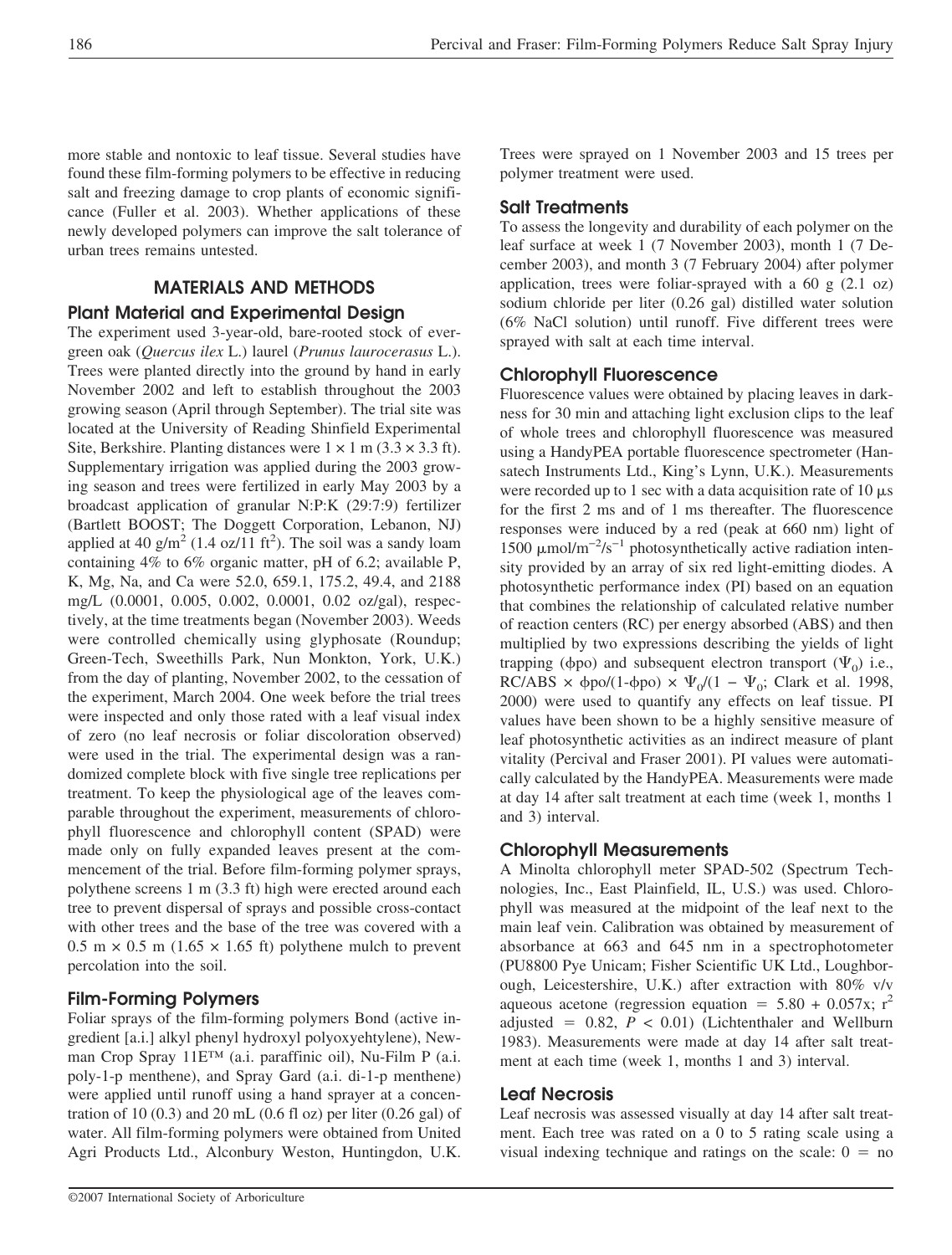necrosis observed;  $1 =$  less than 5% of leaves affected and no aesthetic impact;  $2 = 5\%$  to 20% of leaves affected with some yellowing but little or no defoliation;  $3 = 21\%$  to 50% of leaves affected, significant defoliation and/or leaf yellowing;  $4 = 51\%$  to 80% of leaves affected, severe foliar discoloration;  $5 = 81\%$  to 100% of foliage affected with 90% to 100% defoliation. The individual ratings for each tree in each treatment were used for statistical analysis.

#### **Foliar Sodium and Chloride Analysis**

Leaf samples (six leaves per tree) were thoroughly washed and then dried in a convection oven at 85°C (185°F) for 48 hr before grinding through a 0.5 mm (0.02 in) cyclone mill (Retsch, Middlesborough, U.K.). Samples (0.5 g) were placed into 150 mL (4.5 fl oz) volumetric flasks and digested in 20 mL (0.6 fl oz) of 7:1 nitric/perchloric acid. After cooling, the solutions were brought to volume with deionized water and analyzed by inductively coupled plasma-emission spectroscopy elemental analysis. Nutrient values were expressed as grams per kilogram dry weight. Measurements were made at day 14 after salt treatment at each time (week 1, months 1 and 3) interval.

#### **Plant Height and Leaf Area**

At the end of the 2004 growing season (23 September), trees were destructively harvested and height recorded by measuring the distance from the tip of the leading apical shoot to the soil surface. Leaf areas were quantified using a Delta-T area meter (Delta-T Devices, Ltd., Cambridge, U.K.).

#### **Data Analysis**

Statistical methods were as follows: before the analysis, data were examined to ensure normality and homogeneity of variance (Anderson-Darling test) was met to meet the assumptions for the analysis of variance. Data were then analyzed as a randomized complete block using an analysis of variance. Differences in levels of leaf necrosis severity, chlorophyll fluorescence, and SPAD readings from control values were determined and means were separated at the *P* < 0.05 level of significance using the Genstat for Windows program.

#### **RESULTS AND DISCUSSION**

The influence of species (S), polymer (P), time of salt application (T), and salient interactions of these three factors on leaf necrosis, PI, chlorophyll content, leaf Na and Cl content, height and leaf area singly and in combination are shown in Table 1.

During the study, none of the treated or control trees died as a result of salt spray. Salt damage was recorded on control trees as indicated by leaf necrosis ratings between 3.6 and 3.9 on foliar tissue of evergreen oak and laurel (Tables 2 and 3). Increased salt damage on controls was mirrored by reduced leaf PI and chlorophyll content, elevated leaf Na and Cl content, and reduced height and leaf area (Tables 2 and 3).

Irrespective of tree species the film-forming polymers Nu-Film-P and Spray Gard did not provide any significant degree of protection against salt-induced damage irrespective of concentration (1% or 2%) applied. Chlorophyll concentrations, leaf PI values as a measure of photosynthetic efficiency, visual leaf necrosis (Tables 2 and 3), foliar Na and Cl (Tables 4 and 5), content, and growth (height, leaf area; Tables 6 and 7) did not significantly differ from control values with two exceptions: evergreen oak after application of Spray Gard at 2% where leaf necrosis values were significantly lower  $(P < 0.05)$  than controls at week 1 and laurel also after application of Spray Gard at 1% where leaf area values that were significantly higher ( $P < 0.05$ ) at month 3. Failure of these two film-forming polymers to provide any form of protection against salt damage is in agreement with other workers who also found poly-1-p menthene (Vapour Gard; Miller Chemical & Fertilizer Corp., Hanover, PA, U.S.) and di-1-p menthene (Wilt-Pruf; Wilt-Pruf Products, Inc., Essex, CT, U.S.) -based products ineffective as potential ameliorants to reduce salt spray injury on woody plants (Emmons et al. 1976). Sauer (1980) also found several types of predominantly poly and di-1-p menthene-based film-forming polymers ineffective in protecting roadside plants from salt spray injury.

However, contrary to previous work (Constantini and Rich 1973; Emmons et al. 1976) phytotoxicity and enhanced leaf Na and Cl contents was not observed in the two test species

| Factor        | Chlorophyll content | PI      | Leaf necrosis | Leaf Na content | Leaf Cl content | Height  | Leaf area |
|---------------|---------------------|---------|---------------|-----------------|-----------------|---------|-----------|
| Species $(S)$ | < 0.001             | < 0.001 | 0.004         | 0.222           | 0.216           | < 0.001 | < 0.001   |
| Polymer (P)   | < 0.001             | < 0.001 | < 0.001       | < 0.001         | < 0.001         | < 0.001 | < 0.001   |
| Time $(T)$    | < 0.001             | < 0.001 | 0.001         | < 0.001         | < 0.001         | < 0.001 | 0.006     |
| $S^*P$        | 0.145               | < 0.001 | < 0.010       | 0.416           | 0.231           | 0.456   | 0.040     |
| $S^*T$        | 0.026               | < 0.001 | 0.166         | 0.866           | 0.467           | 0.342   | 0.011     |
| $P^*T$        | < 0.001             | < 0.001 | < 0.001       | < 0.001         | < 0.001         | 0.015   | 0.149     |
| $S*P*T$       | 0.241               | < 0.001 | 0.887         | 0.509           | 0.778           | 0.461   | 0.938     |
|               |                     |         |               |                 |                 |         |           |

PI = photosynthetic performance index; Na = sodium; Cl = chloride.  $P < 0.05$  significant at the 95% confidence level;  $P < 0.01$ , significant at the 99% confidence level;  $P < 0.05$  not significant.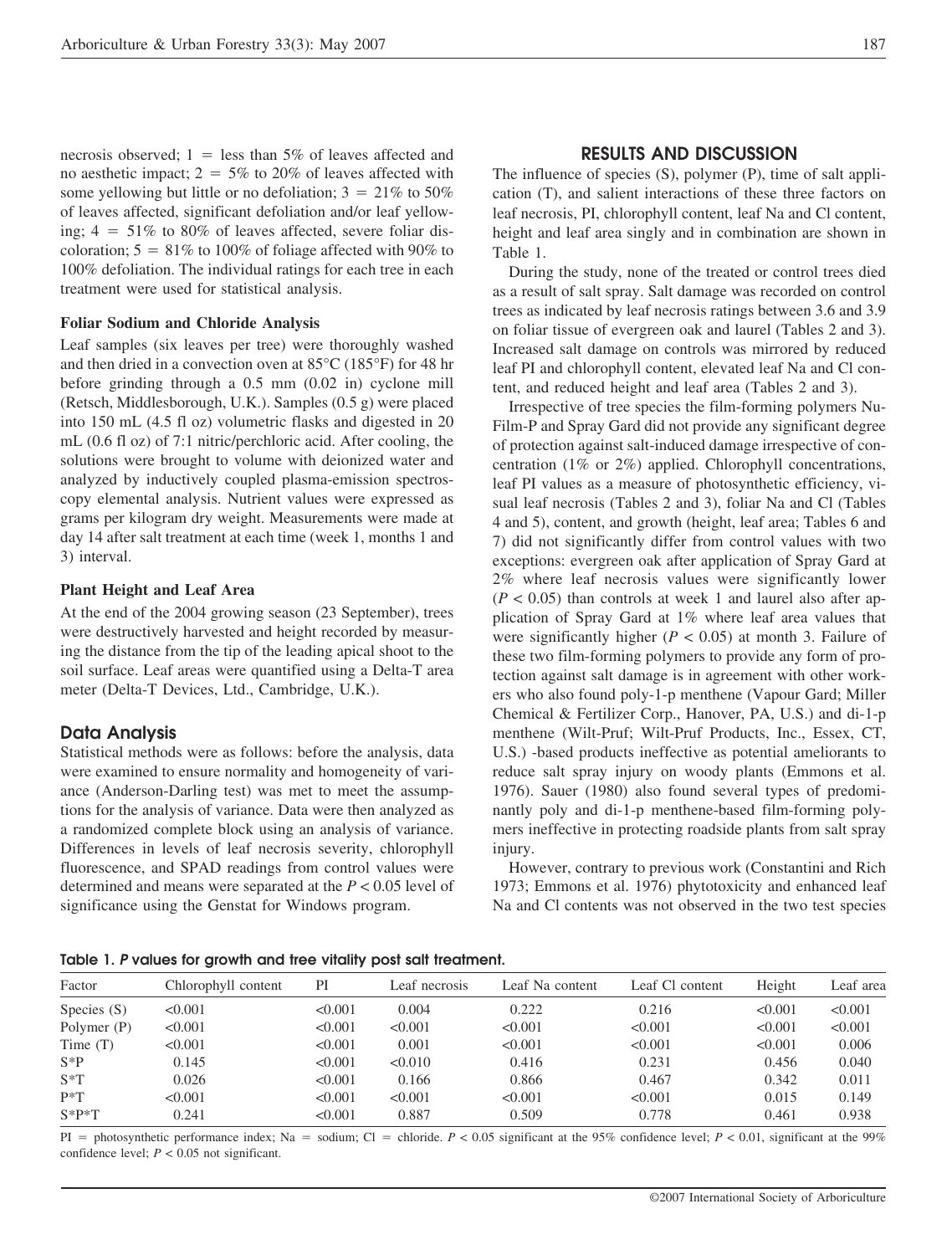|                  | Week 1                                       |                     |                   | Month 1            |                                        |                   | Month 3            |                                        |                   |
|------------------|----------------------------------------------|---------------------|-------------------|--------------------|----------------------------------------|-------------------|--------------------|----------------------------------------|-------------------|
| Treatment        | Chlorophyll<br>concentration<br>PI<br>(SPAD) |                     | Leaf<br>necrosis  | PI                 | Chlorophyll<br>concentration<br>(SPAD) | Leaf<br>necrosis  | PI                 | Chlorophyll<br>concentration<br>(SPAD) | Leaf<br>necrosis  |
| Control          | 1.43                                         | 21.73               | 3.9               | 1.17               | 18.67                                  | 3.9               | 1.18               | 17.81                                  | 3.9               |
| Nu Film $P_1\%$  | 1.61 <sup>ns</sup>                           | 21.19 <sup>ns</sup> | 3.1 <sup>ns</sup> | $1.46^{ns}$        | 20.78 <sup>ns</sup>                    | 3.6 <sup>ns</sup> | $1.43^{ns}$        | $19.51^{\text{ns}}$                    | 3.6 <sup>ns</sup> |
| Nu Film $P 2\%$  | $1.47^{ns}$                                  | $20.93^{ns}$        | 4.5 <sup>ns</sup> | 0.83 <sup>ns</sup> | $16.86^{ns}$                           | 4.3 <sup>ns</sup> | 1.38 <sup>ns</sup> | $19.59^{ns}$                           | 4.0 <sup>ns</sup> |
| Spray Gard 1%    | $1.39^{ns}$                                  | $22.24^{\text{ns}}$ | 3.0 <sup>ns</sup> | 0.88 <sup>ns</sup> | 17.39 <sup>ns</sup>                    | 3.0 <sup>ns</sup> | $0.83^{ns}$        | $17.53^{\text{ns}}$                    | 3.1 <sup>ns</sup> |
| Spray Gard 2%    | 1.31 <sup>ns</sup>                           | $20.67^{\text{ns}}$ | $2.8^z$           | 0.81 <sup>ns</sup> | 16.32 <sup>ns</sup>                    | 3.1 <sup>ns</sup> | 1.18 <sup>ns</sup> | 18.00 <sup>ns</sup>                    | 3.3 <sup>ns</sup> |
| Bond $1\%$       | $2.57^{z}$                                   | $28.10^{2}$         | $0.7^z$           | $2.44^{z}$         | $26.15^{z}$                            | 0.9 <sup>z</sup>  | $2.57^{z}$         | $23.28^{z}$                            | $1.3^z$           |
| Bond 2%          | 1.98 <sup>ns</sup>                           | $26.13^{2}$         | $1.1^z$           | $1.71^{\text{ns}}$ | $26.38^{z}$                            | $1.4^z$           | $1.95^{z}$         | $22.30^z$                              | 1.9 <sup>z</sup>  |
| Crop Spray $1\%$ | 1.99 <sup>ns</sup>                           | $25.60^z$           | $1.7^z$           | 1.28 <sup>ns</sup> | 20.16 <sup>ns</sup>                    | $2.4^z$           | 1.36 <sup>ns</sup> | $19.59^{ns}$                           | 3.9 <sup>ns</sup> |
| Crop Spray 2%    | $2.06^z$                                     | $26.02^z$           | $1.3^z$           | 0.82 <sup>ns</sup> | $15.14^{ns}$                           | 2.9 <sup>ns</sup> | $1.35^{\text{ns}}$ | $20.04^{\text{ns}}$                    | 3.5 <sup>ns</sup> |
| <b>LSD</b>       | 0.619                                        | 3.252               | 1.08              | 0.603              | 2.842                                  | 1.49              | 0.651              | 3.126                                  | 1.17              |

| Table 2. Influence of film-forming polymers on leaf photosynthetic efficiency (PI), chlorophyll concentration, and |
|--------------------------------------------------------------------------------------------------------------------|
| necrosis of evergreen oak under field conditions after applications of 6% salt (NaCl) at week 1 and months 1 and 3 |
| after polymer application.                                                                                         |

All PI and chlorophyll concentratio*n* values mean of five trees, six leaves per tree. All necrosis values mean of five trees.

<sup>z</sup>Significantly different from controls according to least significant difference (LSD) at  $P < 0.05$ .

 $n<sup>ns</sup>$  = not significant different from control value.

after application of poly-1-p menthene (Nu-Film-P) and di-1-p menthene (Spray Gard) at the higher concentration of 2%. Marked sensitivity between species in response to antitranspirant and antidessicant-based film-forming polymers has been shown elsewhere (Sauer 1980). Possibly the species used in this investigation was tolerant of the higher concentrations applied. Alternatively differing methodologies between this study and that of Constantini and Rich (1973) may account for the difference in results. In the case of Constantini and Rich (1973), the film-forming polymers were evaluated as therapeutic remedies, i.e., applied simultaneously with or after salt spray application to foliar tissue. In this investigation, film-forming polymers were evaluated for any possible preventive properties and as such applied to foliar tissue at least 1 week before salt spray application.

Newman Crop Spray 11E™ is a paraffinic oil-based product primarily used to enhance the efficacy of herbicides such as glyphosate and 2,4-D in arable systems (Anonymous 2006a). In addition, spray oils are widely used as suffocants to control a range of insect pests such as aphids, leafhoppers, and scale (Anonymous 2006b). The influence of a spray oil product on reducing salt spray damage has not been investigated. Results

| Table 3. Influence of film-forming polymers on leaf photosynthetic efficiency (PI), chlorophyll concentration, and |
|--------------------------------------------------------------------------------------------------------------------|
| necrosis of laurel under field conditions after applications of 6% salt (NaCl) at week 1 and months 1 and 3 after  |
| polymer application.                                                                                               |

|                 |                    | Week 1                                 |                   |                    | Month 1                                |                   |                    | Month 3                                |                   |  |
|-----------------|--------------------|----------------------------------------|-------------------|--------------------|----------------------------------------|-------------------|--------------------|----------------------------------------|-------------------|--|
| Treatment       | PI                 | Chlorophyll<br>concentration<br>(SPAD) | Leaf<br>necrosis  | PI                 | Chlorophyll<br>concentration<br>(SPAD) | Leaf<br>necrosis  | PI                 | Chlorophyll<br>concentration<br>(SPAD) | Leaf<br>necrosis  |  |
| Control         | 3.50               | 28.2                                   | 3.8               | 2.35               | 26.7                                   | 3.6               | 2.60               | 24.0                                   | 3.8               |  |
| Nu Film $P_1\%$ | $3.33^{ns}$        | 30.0 <sup>ns</sup>                     | 4.3 <sup>ns</sup> | 2.21 <sup>ns</sup> | $24.2^{ns}$                            | 3.5 <sup>ns</sup> | $2.47^{ns}$        | $25.2^{\text{ns}}$                     | 3.4 <sup>ns</sup> |  |
| Nu Film $P 2\%$ | $3.94^{ns}$        | $28.6^{ns}$                            | 3.5 <sup>ns</sup> | 2.06 <sup>ns</sup> | $24.7^{\text{ns}}$                     | 3.8 <sup>ns</sup> | 2.90 <sup>ns</sup> | $22.6^{\text{ns}}$                     | 3.6 <sup>ns</sup> |  |
| Spray Gard 1%   | 4.01 <sup>ns</sup> | 28.9 <sup>ns</sup>                     | 4.3 <sup>ns</sup> | 2.36 <sup>ns</sup> | 23.8 <sup>ns</sup>                     | 4.1 <sup>ns</sup> | 2.24 <sup>ns</sup> | 22.1 <sup>ns</sup>                     | 3.9 <sup>ns</sup> |  |
| Spray Gard 2%   | $1.85^{ns}$        | 23.8 <sup>ns</sup>                     | 3.9 <sup>ns</sup> | 1.26 <sup>ns</sup> | 20.6 <sup>ns</sup>                     | 3.9 <sup>ns</sup> | $1.71^{\text{ns}}$ | $20.5^{\text{ns}}$                     | $3.7^{\text{ns}}$ |  |
| Bond $1\%$      | $7.96^{z}$         | $34.2^z$                               | $1.3^z$           | $6.78^{2}$         | 29.1 <sup>ns</sup>                     | $1.8^z$           | $4.48^{z}$         | $28.0^z$                               | $2.4^z$           |  |
| Bond $2\%$      | $5.53^z$           | $32.9^z$                               | $1.6^z$           | $5.44^{z}$         | $30.1^z$                               | $1.5^z$           | $5.04^{z}$         | $31.4^z$                               | 1.9 <sup>z</sup>  |  |
| Crop Spray 1%   | $6.88^{2}$         | $34.5^z$                               | $2.3^z$           | $3.12^{ns}$        | 25.9 <sup>ns</sup>                     | 3.7 <sup>ns</sup> | 2.60 <sup>ns</sup> | 23.0 <sup>ns</sup>                     | 4.2 <sup>ns</sup> |  |
| Crop Spray 2%   | $6.52^{z}$         | $34.5^{\rm z}$                         | $1.5^z$           | $3.38^{z}$         | $23.6^{\text{ns}}$                     | 3.6 <sup>ns</sup> | 2.36 <sup>ns</sup> | 22.8 <sup>ns</sup>                     | 3.3 <sup>ns</sup> |  |
| <b>LSD</b>      | 1.380              | 2.217                                  | 1.10              | 0.837              | 2.877                                  | 1.05              | 0.812              | 3.018                                  | 0.79              |  |

All PI and chlorophyll concentratio*n* values mean of five trees, six leaves per tree. All necrosis values mean of five trees.

<sup>z</sup>Significantly different from controls according to least significant difference (LSD) at  $P < 0.05$ .

 $n<sub>ns</sub> =$  not significant different from control value.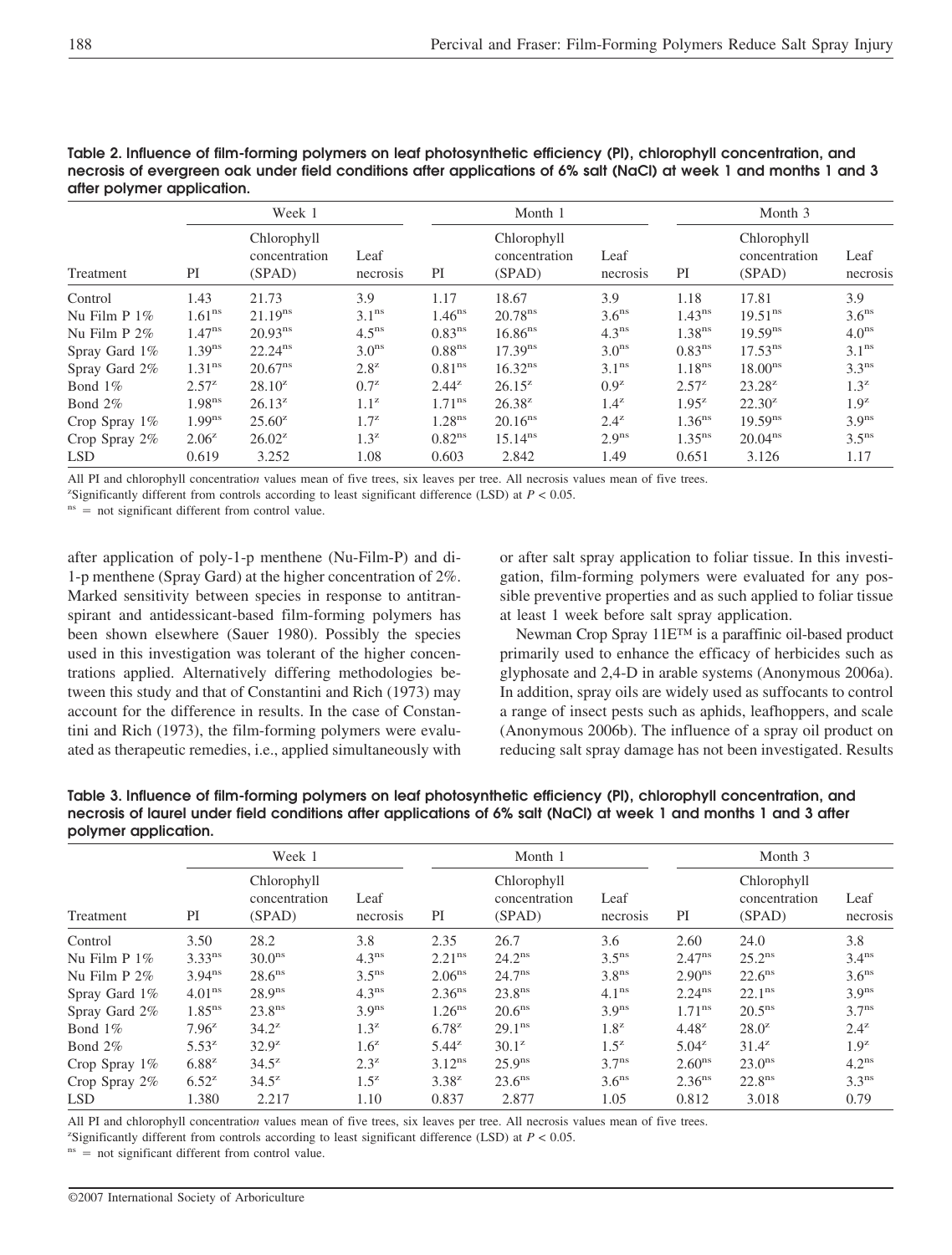|                  | Week 1             |                    | Month 1            |                    | Month 3            |                    |  |
|------------------|--------------------|--------------------|--------------------|--------------------|--------------------|--------------------|--|
| Treatment        | Leaf Na content    | Leaf Cl content    | Leaf Na content    | Leaf Cl content    | Leaf Na content    | Leaf Cl content    |  |
| Control          | 40.2               | 51.4               | 38.1               | 54.7               | 38.3               | 52.2               |  |
| Nu Film $P_1\%$  | 36.6 <sup>ns</sup> | 48.8 <sup>ns</sup> | 41.0 <sup>ns</sup> | $44.4^{\text{ns}}$ | $39.4^{ns}$        | $48.3^{ns}$        |  |
| Nu Film $P 2\%$  | $40.5^{\text{ns}}$ | $54.2^{\text{ns}}$ | $43.3^{\text{ns}}$ | 50.9 <sup>ns</sup> | 36.8 <sup>ns</sup> | $48.5^{\text{ns}}$ |  |
| Spray Gard 1%    | $37.6^{\text{ns}}$ | $45.7^{\text{ns}}$ | 38.0 <sup>ns</sup> | 50.8 <sup>ns</sup> | 40.0 <sup>ns</sup> | 53.8 <sup>ns</sup> |  |
| Spray Gard 2%    | 39.1 <sup>ns</sup> | 51.0 <sup>ns</sup> | $35.0^{\text{ns}}$ | $52.2^{\text{ns}}$ | 33.7 <sup>ns</sup> | 45.1 <sup>ns</sup> |  |
| Bond $1\%$       | $21.4^z$           | $20.3^z$           | $15.9^z$           | $23.1^z$           | $19.0^z$           | $29.9^{z}$         |  |
| Bond $2\%$       | $19.3^{z}$         | $25.4^z$           | $17.0^z$           | $22.2^z$           | $22.3^z$           | $31.7^{z}$         |  |
| Crop Spray $1\%$ | $17.1^z$           | $23.2^z$           | $34.7^{\text{ns}}$ | $47.4^{\text{ns}}$ | 40.9 <sup>ns</sup> | 51.1 <sup>ns</sup> |  |
| Crop Spray 2%    | $16.8^z$           | $20.2^z$           | $37.6^{\text{ns}}$ | 50.2 <sup>ns</sup> | $45.2^{\text{ns}}$ | $53.5^{\text{ns}}$ |  |
| <b>LSD</b>       | 11.92              | 8.94               | 6.75               | 12.43              | 7.09               | 9.29               |  |

**Table 4. Influence of film-forming polymers on sodium chloride concentrations in leaf tissue of evergreen oak under field conditions after applications of 6% salt (NaCl) at week 1 and months 1 and 3 after polymer application.**

Sodium and chloride concentration (g/kg dry weight). All values mean of five trees, six leaves per tree.

<sup>z</sup>Significantly different from controls according to least significant difference (LSD) at  $P < 0.05$ .

 $n<sup>ns</sup>$  = not significant different from control value.

of this investigation show that application of a paraffinic oil-based film-forming polymer provided a significant (*P* < 0.05) degree of protection against foliar applied salt 1 week after application. Foliar leaf necrosis of evergreen oak and laurel was reduced by 40% to 70% compared with control trees (Tables 2 and 3). Such a reduction in leaf necrosis was significant from controls at  $P < 0.05$ . In addition, photosynthetic leaf efficiency (PI) and leaf chlorophyll content were ≈28% to 49% and 18% to 20% higher, respectively (Tables 2 and 3). Likewise, reduced foliar Na (49% to 55%) and Cl (50% to 60%) was recorded in both evergreen oak and laurel after foliar applications of salt 1 week after spray oil application compared with controls (Tables 4 and 5). Effects on growth varied between species. In the case of evergreen oak, height and leaf area were significantly higher (*P* < 0.05) than controls (Table 6). In the case of laurel, no significant effects

were recorded with one exception: significantly  $(P < 0.05)$ increased leaf area after application at 2% Newman Crop Spray 11E™ (Table 7). No significant effects on alleviating injury (leaf necrosis, PI, chlorophyll content), foliar Na and Cl content, and growth (height, leaf area) were recorded after salt application at months 1 and 3 after the application of spray oil with one exception: leaf necrosis in evergreen oak at month 1 in which values were significantly  $(P < 0.05)$  lower than controls. Such a response indicates only a short-term, i.e.,  $\leq$ 1 week, protective influence of a paraffinic oil-based film-forming polymer against foliar salt-induced damage. Such a short-term response is undesirable for professionals involved in urban tree care because repeat visits for spray applications would involve higher labor costs and adjustments to standard aftercare management procedures. Ideally a "one off" long-term treatment to provide protection during

**Table 5. Influence of film-forming polymers on sodium chloride concentrations in leaf tissue of laurel under field conditions after applications of 6% salt (NaCl) at week 1 and months 1 and 3 after polymer application.**

|                 |                    | Week 1             |                    | Month 1            | Month 3            |                    |  |  |  |
|-----------------|--------------------|--------------------|--------------------|--------------------|--------------------|--------------------|--|--|--|
| Treatment       | Leaf Na content    | Leaf Cl content    | Leaf Na content    | Leaf Cl content    | Leaf Na content    | Leaf Cl content    |  |  |  |
| Control         | 40.0               | 42.8               | 42.4               | 53.7               | 43.3               | 56.2               |  |  |  |
| Nu Film $P_1\%$ | 36.8 <sup>ns</sup> | $52.4^{\text{ns}}$ | 40.3 <sup>ns</sup> | $47.4^{\text{ns}}$ | 39.0 <sup>ns</sup> | $58.2^{ns}$        |  |  |  |
| Nu Film $P 2\%$ | $42.0^{\text{ns}}$ | $49.6^{\text{ns}}$ | $39.4^{ns}$        | $54.7^{\text{ns}}$ | 41.8 <sup>ns</sup> | $52.1^{\text{ns}}$ |  |  |  |
| Spray Gard 1%   | 38.9 <sup>ns</sup> | $52.4^{\text{ns}}$ | $39.6^{\text{ns}}$ | 51.9 <sup>ns</sup> | 45.1 <sup>ns</sup> | $57.6^{\text{ns}}$ |  |  |  |
| Spray Gard 2%   | 41.0 <sup>ns</sup> | 50.8 <sup>ns</sup> | $43.6^{\text{ns}}$ | 46.1 <sup>ns</sup> | 37.8 <sup>ns</sup> | 45.9 <sup>ns</sup> |  |  |  |
| Bond $1\%$      | $16.3^z$           | $20.4^z$           | $18.9^{z}$         | $21.6^z$           | $16.8^z$           | $29.8^z$           |  |  |  |
| Bond $2\%$      | $18.8^z$           | $22.1^z$           | $14.2^z$           | $27.1^z$           | $20.3^z$           | $25.3^z$           |  |  |  |
| Crop Spray 1%   | $19.7^{z}$         | $23.2^z$           | $40.5^{\text{ns}}$ | 53.8 <sup>ns</sup> | 38.7 <sup>ns</sup> | 62.3 <sup>ns</sup> |  |  |  |
| Crop Spray 2%   | $23.9^z$           | $28.9^{z}$         | 38.1 <sup>ns</sup> | 49.9 <sup>ns</sup> | 35.3 <sup>ns</sup> | $53.0^{\text{ns}}$ |  |  |  |
| <b>LSD</b>      | 10.29              | 13.79              | 7.39               | 10.11              | 8.10               | 15.54              |  |  |  |

Sodium and chloride concentration (g/kg dry weight). All values mean of five trees, six leaves per tree.

<sup>z</sup>Significantly different from controls according to least significant difference (LSD) at  $P < 0.05$ .

 $n<sup>ns</sup>$  = not significant different from control value.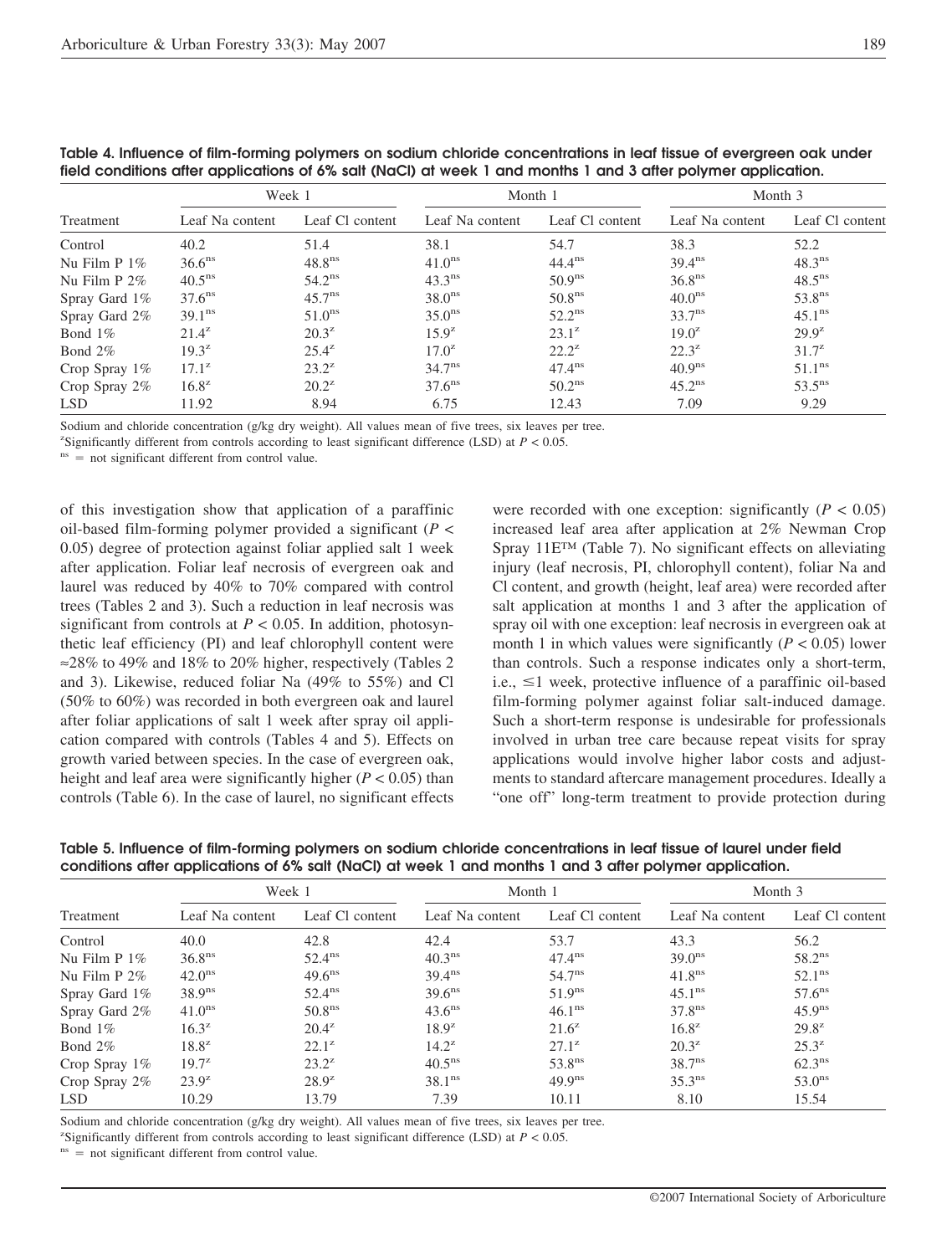|                  |                    | Week 1                                                |                      | Month 1                                               | Month 3            |                                                       |  |
|------------------|--------------------|-------------------------------------------------------|----------------------|-------------------------------------------------------|--------------------|-------------------------------------------------------|--|
| Treatment        | Height (m)         | Leaf area (cm <sup>2</sup> ) $\times$ 10 <sup>2</sup> | Height               | Leaf area (cm <sup>2</sup> ) $\times$ 10 <sup>2</sup> | Height             | Leaf area (cm <sup>2</sup> ) $\times$ 10 <sup>2</sup> |  |
| Control          | 1.00               | 21.9                                                  | 0.95                 | 21.7                                                  | 1.06               | 23.1                                                  |  |
| Nu Film $P_1\%$  | 0.98 <sup>ns</sup> | 24.0 <sup>ns</sup>                                    | $0.96$ <sup>ns</sup> | $23.1^{\text{ns}}$                                    | 0.89 <sup>ns</sup> | $22.0^{\text{ns}}$                                    |  |
| Nu Film $P 2\%$  | 1.03 <sup>ns</sup> | $23.7^{\text{ns}}$                                    | $0.94^{ns}$          | 20.6 <sup>ns</sup>                                    | $1.05^{\text{ns}}$ | 19.3 <sup>ns</sup>                                    |  |
| Spray Gard 1\%   | 1.08 <sup>ns</sup> | $22.6^{\text{ns}}$                                    | $1.04^{ns}$          | 21.6 <sup>ns</sup>                                    | $0.97^{ns}$        | 21.9 <sup>ns</sup>                                    |  |
| Spray Gard 2%    | $0.99^{ns}$        | $21.5^{\text{ns}}$                                    | $0.99^{ns}$          | $22.3^{\text{ns}}$                                    | 1.04 <sup>ns</sup> | $22.3^{\text{ns}}$                                    |  |
| Bond $1\%$       | $1.30^{z}$         | $31.1^z$                                              | $1.36^{z}$           | $29.2^z$                                              | $1.14^{ns}$        | $26.5^{\text{ns}}$                                    |  |
| Bond $2\%$       | $1.23^{z}$         | $30.8^z$                                              | $1.23^{z}$           | $28.9^{z}$                                            | 1.19 <sup>ns</sup> | $28.0^{\text{ns}}$                                    |  |
| Crop Spray $1\%$ | $1.27^{z}$         | $30.4^z$                                              | 0.98 <sup>ns</sup>   | $25.1^{\text{ns}}$                                    | $0.96^{ns}$        | 21.3 <sup>ns</sup>                                    |  |
| Crop Spray $2\%$ | $1.24^{z}$         | $27.9^z$                                              | 1.00 <sup>ns</sup>   | 21.4 <sup>ns</sup>                                    | 1.04 <sup>ns</sup> | $18.7^{\text{ns}}$                                    |  |
| <b>LSD</b>       | 0.166              | 5.29                                                  | 0.170                | 4.48                                                  | 0.164              | 5.40                                                  |  |

**Table 6. Influence of film-forming polymers on height and leaf area of evergreen oak under field conditions after applications of 6% salt (NaCl) at week 1 and months 1 and 3 after polymer application.**

All values mean of five trees.

<sup>z</sup>Significantly different from controls according to least significant difference (LSD) at  $P < 0.05$ .

 $n<sub>ns</sub>$  = not significant different from control value.

the winter months when deicing salts are generally applied would be preferable.

Irrespective of concentration applied only the film-forming polymer Bond (alkyl phenyl hydroxyl polyoxyethylene) provided a significant  $(P < 0.05)$  degree of protection against salt-induced damage at week 1 and months 1 and 3 after application. At month 3, foliar leaf necrosis of both test species was reduced by 58% to 82% compared with nonpolymertreated controls, whereas leaf PI and chlorophyll content were ≈28% to 44% and 19% to 24% higher, respectively (Tables 2 and 3). Likewise, a significantly (*P* < 0.05) reduced foliar Na (39% to  $61\%$ ) and Cl (38% to 45%) was recorded in both evergreen oak and laurel (Tables 4 and 5). In all cases, height and leaf area were higher  $(P < 0.05)$  in Bond-treated plants compared to controls, if not significantly so in all instances, at the cessation of the experiment (Tables 6 and 7). Such

positive responses indicate that application of an alkyl phenyl hydroxyl polyoxyethylene-based film-forming polymer provides a significant degree of protection  $\geq 3$  months against salt spray injury. One important property of film-forming polymers is their ability to stretch during leaf expansion. Although not investigated in this experiment, greater stretching properties of Bond over Nu-Film-P and Spray Gard might as a result protect leaf surfaces for a longer time period, and in addition newly expanded leaf tissue, accounting for the marked degree of protection recorded (Sutherland and Walters 2002). Likewise, both Nu-Film-P and Spray Gard have been used for many years primarily as antitranspirants to decrease water loss and wilting of commercially important forestry transplants as well as extend pesticide efficacy. The recent generation of film-forming polymers such as Bond contains different active ingredients that results of this inves-

|                                                                                                                         |  | $\mathbf{M}$ $\mathbf{I}$ $\mathbf{I}$ | $\mathbf{M}$ $\mathbf{I}$ $\mathbf{A}$ |  |  |  |  |  |
|-------------------------------------------------------------------------------------------------------------------------|--|----------------------------------------|----------------------------------------|--|--|--|--|--|
| of 6% salt (NaCl) at week 1 and months 1 and 3 after polymer application.                                               |  |                                        |                                        |  |  |  |  |  |
| Table 7. Influence of film-forming polymers on height and leaf area of laurel under field conditions after applications |  |                                        |                                        |  |  |  |  |  |

|                 | Week 1               |                                                       |                    | Month 1                                               | Month 3            |                                                       |  |
|-----------------|----------------------|-------------------------------------------------------|--------------------|-------------------------------------------------------|--------------------|-------------------------------------------------------|--|
| Treatment       | Height               | Leaf area (cm <sup>2</sup> ) $\times$ 10 <sup>2</sup> | Height             | Leaf area (cm <sup>2</sup> ) $\times$ 10 <sup>2</sup> | Height             | Leaf area (cm <sup>2</sup> ) $\times$ 10 <sup>2</sup> |  |
| Control         | 0.69                 | 14.6                                                  | 0.73               | 16.3                                                  | 0.61               | 14.6                                                  |  |
| Nu Film $P_1\%$ | 0.63 <sup>ns</sup>   | 17.9 <sup>ns</sup>                                    | 0.62 <sup>ns</sup> | $17.5^{\text{ns}}$                                    | $0.65^{\text{ns}}$ | 17.9 <sup>ns</sup>                                    |  |
| Nu Film $P 2\%$ | $0.66$ <sup>ns</sup> | $17.1^{\text{ns}}$                                    | $0.64^{ns}$        | 18.1 <sup>ns</sup>                                    | 0.63 <sup>ns</sup> | $17.2^{\text{ns}}$                                    |  |
| Spray Gard 1%   | $0.62^{\text{ns}}$   | $16.5^{\text{ns}}$                                    | $0.64^{ns}$        | 17.8 <sup>ns</sup>                                    | $0.57^{\text{ns}}$ | $18.6^{z}$                                            |  |
| Spray Gard 2%   | $0.59^{ns}$          | $17.8^{\text{ns}}$                                    | 0.60 <sup>ns</sup> | $17.7^{\text{ns}}$                                    | 0.68 <sup>ns</sup> | 17.1 <sup>ns</sup>                                    |  |
| Bond 1\%        | $0.88^{z}$           | $21.2^z$                                              | $0.76^{\text{ns}}$ | $22.5^z$                                              | $0.77^{z}$         | $21.0^z$                                              |  |
| Bond 2%         | $0.76$ <sup>ns</sup> | 18.8 <sup>ns</sup>                                    | 0.81 <sup>ns</sup> | 20.3 <sup>ns</sup>                                    | $0.84^{z}$         | $20.2^z$                                              |  |
| Crop Spray 1%   | 0.72 <sup>ns</sup>   | 19.0 <sup>ns</sup>                                    | $0.63^{ns}$        | $16.6^{\text{ns}}$                                    | $0.64^{ns}$        | $17.3^{\text{ns}}$                                    |  |
| Crop Spray 2%   | $0.79^{ns}$          | $21.5^z$                                              | $0.65^{\text{ns}}$ | 18.3 <sup>ns</sup>                                    | $0.67^{\text{ns}}$ | $18.5^z$                                              |  |
| <b>LSD</b>      | 0.180                | 4.41                                                  | 0.127              | 5.10                                                  | 0.116              | 3.14                                                  |  |

All values mean of five trees.

<sup>z</sup>Significantly different from controls according to least significant difference (LSD) at  $P < 0.05$ .

 $n<sup>ns</sup>$  = not significant different from control value.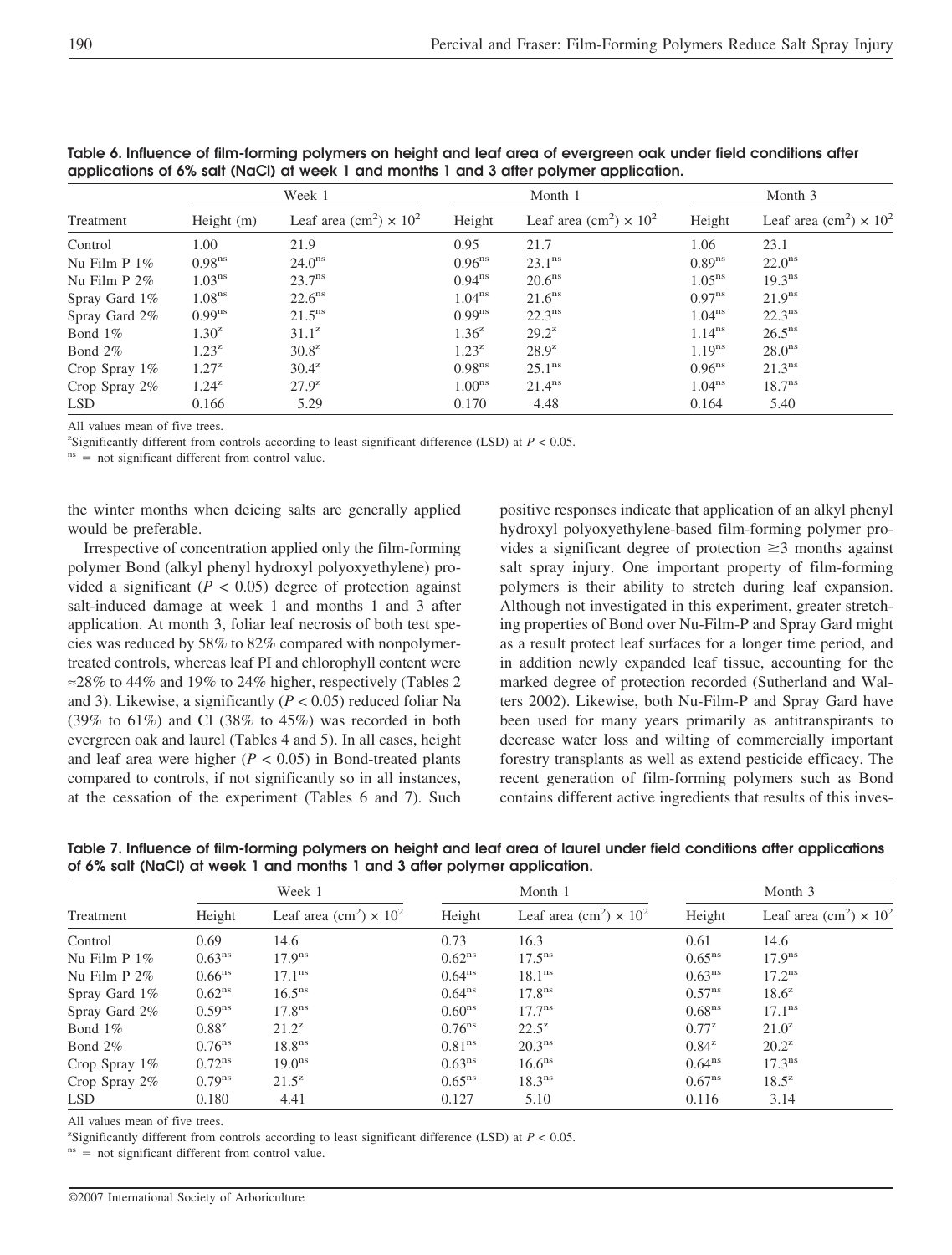tigation indicate are more stable and durable under outdoor weather conditions accounting for the longer degree of protection recorded (Sutherland and Walters 2002).

In all cases in which a significant degree of protection was conferred, a concomitant lower internal leaf Na and Cl content was also recorded. Such a response indicates that the effective film-forming polymers used in this study formed a physical barrier/protective coating across the leaf surface that prevented direct entry of Na and Cl ions into the leaf tissue. Natural precipitation during the experimental period may then have washed off and/or diluted Na and Cl ions to a concentration nonharmful to foliar tissue. Prevention of Na and Cl ions into leaf tissue would prove an important factor in reducing salt damage (delayed budbreak, reduced leaf size, leaf yellowing, and necrosis) because salt injury has been correlated with the accumulation of Na and Cl ions in plant tissue (Sucoff et al. 1976).

Irrespective of species, there was no marked difference in the level of protection conferred when Bond and Newman Crop Spray 11E™ were applied at 1% and 2%. Such knowledge may prove useful to those involved in urban tree care in which the cost:benefit ratio involved with deicing salt protection needs to be considered.

In conclusion, results indicate that application of a suitable film-forming polymer can provide a significant degree of protection of up to 3 months against salt spray injury. Results also indicate that when applied, no problems associated with phytotoxicity and rapid degradation on the leaf surface exist. Improved hardiness against salt damage by the application of film-forming polymers ensures greater survival and enhanced aesthetics of trees located within urban landscapes during the winter months, in turn reducing potential labor and replacement costs. Importantly, film-forming polymers are commercially available, inexpensive, and, according to United Kingdom pesticide regulations, are classified as biologically inert meaning their toxicity to humans is negligible (Anonymous 2006b).

**Acknowledgment.** The authors are grateful for funding from the TREE Fund (John Z. Duling).



#### **LITERATURE CITED**

- Anonymous. 2006a. De'Sangosse Agrochemical Product Manual. De'Sangosse Ltd., Swaffham Bulbeck, Cambridge, U.K.
- ———. 2006b. The U.K. Pesticide Guide. British Crop Protection Council. Oxford, Cabi Publishing.
- Clark, A.J., W. Landolt, J. Bucher, and R.J. Strasser. 1998. The response of *Fagus sylvatica* to elevated CO<sub>2</sub> and ozone probed by the JIP-test based on the chlorophyll fluorescence rise: OJIP, pp. 283–286. In Responses of Plant Metabolism to Air Pollution and Global Change. De Kok, J.L., and Stulen, I., Eds. Leiden, The Netherlands, Brackhuys Publishers, Leiden.
- ———. 2000. Beech (*Fagus sylvatica* L.) response to ozone exposure assessed with a chlorophyll a fluorescence performance index. Environmental Pollution (Barking, Essex: 1987) 109:501–507.
- Constantini, A., and A.E. Rich. 1973. Comparison of salt injury to four species of coniferous tree seedlings when salt was applied to the potting medium and to the needles with and without an antitranspirants. Phytopathology 63: 200.
- Dobson, M.C. 1991. De-icing salt damage to trees and shrubs. Forestry Commission Bulletin 101.
- Emmons, A., A. Wood, and E. Sucoff. 1976. Antidesiccant sprays and damage from deicing salts. Minnesota Forestry Research Note 258.
- Fuller, M.P., F. Hamed, M. Wisniewski, and D.M. Glenn. 2003. Protection of plants from frost using hydrophobic particle film and acrylic polymer. Annals of Applied Biology 143:93–97.
- Gibbs, J.N., and C.A. Palmer. 1994. A survey of damage to roadside trees in London caused by the application of de-icing salt during the 1990/91 winter. Journal of Arboriculture 18:321–343.
- Lichtenthaler, H.K., and A.R. Wellburn. 1983. Determinations of total carotenoids and chlorophylls a and b of leaf extracts in different solvents. Biochemical Society Transactions 11:591–593.
- Percival, G.C., and S. Barnes. 2005. The influence of calcium fertilisation on the freezing and salinity tolerance of two urban tree species. Journal of Arboriculture 31:10–21.
- Percival, G.C., and G.A. Fraser. 2001. Measurement of the salinity and freezing tolerance of *Crataegus* genotypes using chlorophyll fluorescence. Journal of Arboriculture 27:233–245.
- Percival, G.C., G.A. Fraser, and G. Oxenham. 2003. Foliar salt tolerance of *Acer* genotypes using chlorophyll fluorescence. Journal of Arboriculture 29:61–66.
- Ryan, J. 2005. Salt damage to trees. Essential ARB. 16: 11–12.
- Sauer, G. 1980. Experiments on protecting aerial parts of woody plants against direct effect of de-icing salt. Zeitschrift für Vegetation stechnik im Landschafts—und Sportsättenbau. 3:86–91.
- Sucoff, E., S.G. Hong, and A. Wood. 1976. NaCl and twig dieback along highways and cold hardiness of highway versus garden twigs. Canadian Journal of Botany 54: 2268–2274.